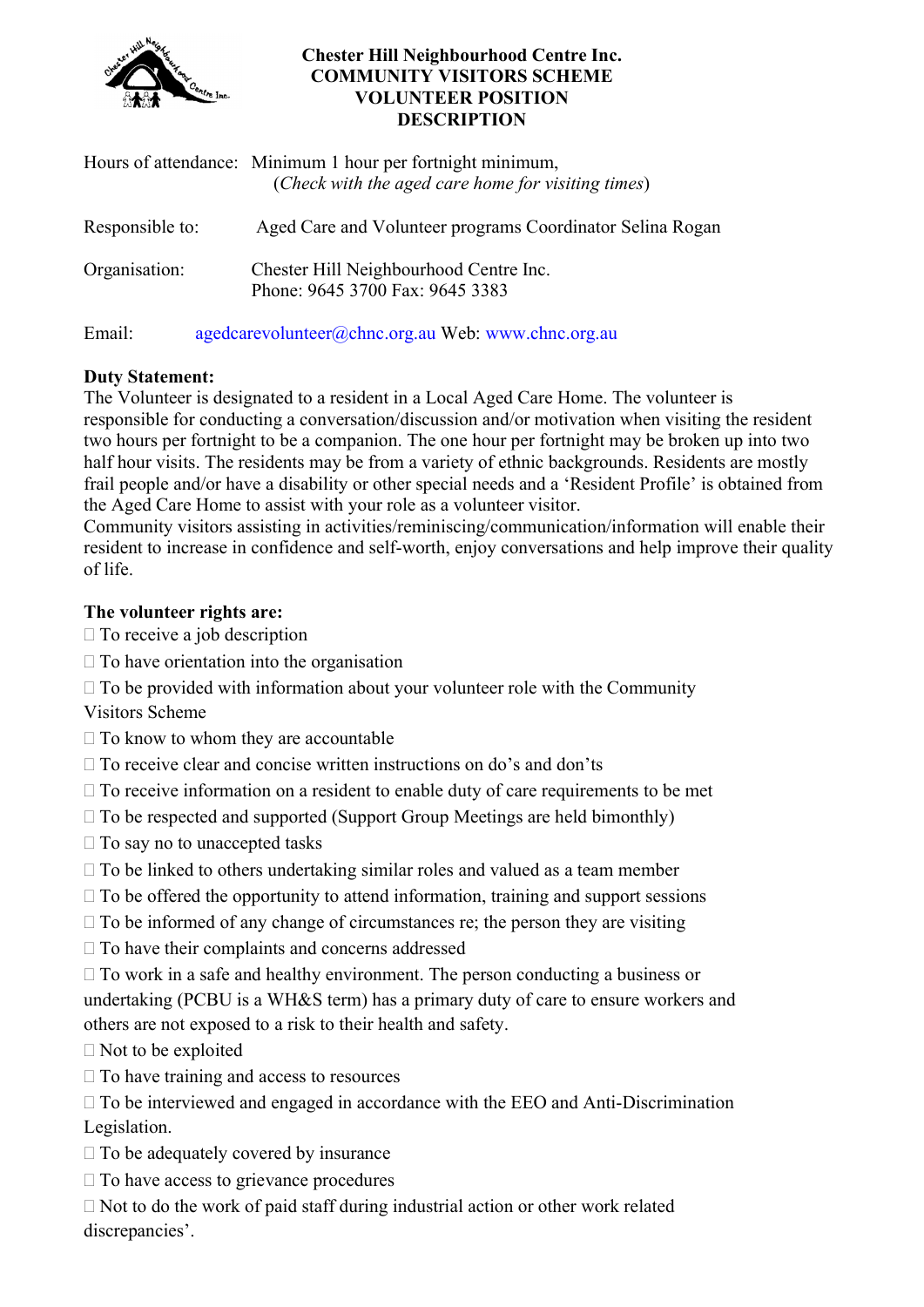### The volunteer responsibilities are:

 $\Box$  Complete and sign visitors "Record Sheet', sign in Aged Care Home visitors book and the exercise book provided in the Aged Ccare Home

- $\Box$  Visit at least fortnightly
- $\Box$  Organise your topics for discussion each visit.

Arrange occasional special visit if requested e.g. birthday visit.

 $\Box$  Ensure that your resident has the opportunity to speak.

 $\Box$  Encourage the resident if they are hesitant at trying out their skills. (You may need staff from the homes to assist in this area).

To follow the Do's and Don'ts in the Community Visitors Scheme 'Memorandum of Understanding'

 $\Box$  To inform your CVS Coordinator in writing of any change of status in regards to your National Criminal History Police Check (generally referred to as a

"Police check" (i.e. any criminal charges or convictions).

 $\Box$  Work Health and Safety - Ensure Work Health & Safety 2011 (Previously Occupational Health & Safety 'Act 2001') applies at all time. Volunteer duties – A volunteer has the same WHS duties as a worker. This includes:

1. taking reasonable care for their own health and safety

2. taking reasonable care for the health and safety of others

3. complying with any reasonable instruction by the PCBU

4. complying with any reasonable policies and procedures of the PCBU

Refer to http://www.workcover.nsw.gov.au/NEWLEGISLATION2012/Pages/default.aspx or see your Coordinator if for updates.

### Skills and Requirements

- A basic command of the English language and/or able to translate for Non English speaking residents.
- An interest in working with the aged, people with dementia, people with a disability and from different cultural background
- Experience or willingness to be trained.
- Agree to and complete a National Criminal History Police Check and complete a Statutory Declaration according to Chester Hill Neighbourhood Centre (CHNC) requirement and guidelines and requirements from the Department of Social Services.
- Commonsense approach
- Sound communication and listening skills
- Maturity and personal attributes are considered
- All volunteers must comply with the 'Memorandum of Understanding' Code of Behaviour and refer to the Community Visitors Scheme handbook when necessary.
- To be able to volunteer in a role that requires different level of communication
- It is preferred that visitors are aged 18 years and over as there is a signed Memorandum of Understanding that could be legally binding. The project coordinator will assess the appropriateness of a person/student aged between 16 and 18 year and which requires parental consent and/or Statutory Declaration.

# Confidentiality, privacy and dignity

As a Volunteer, your Coordinator will support you in understanding and practicing confidentiality and respecting privacy and dignity.

Confidentiality includes avoiding discussion of personal details with other visitors, family and the wider community.

Privacy can include both maintaining confidentiality and respecting the resident's right to maintain control of issues they consider to be personal. For example: This may include respecting a resident's privacy during dressing or toileting, respecting the resident's right to discuss any issues they may not wish to discuss or any related issues.